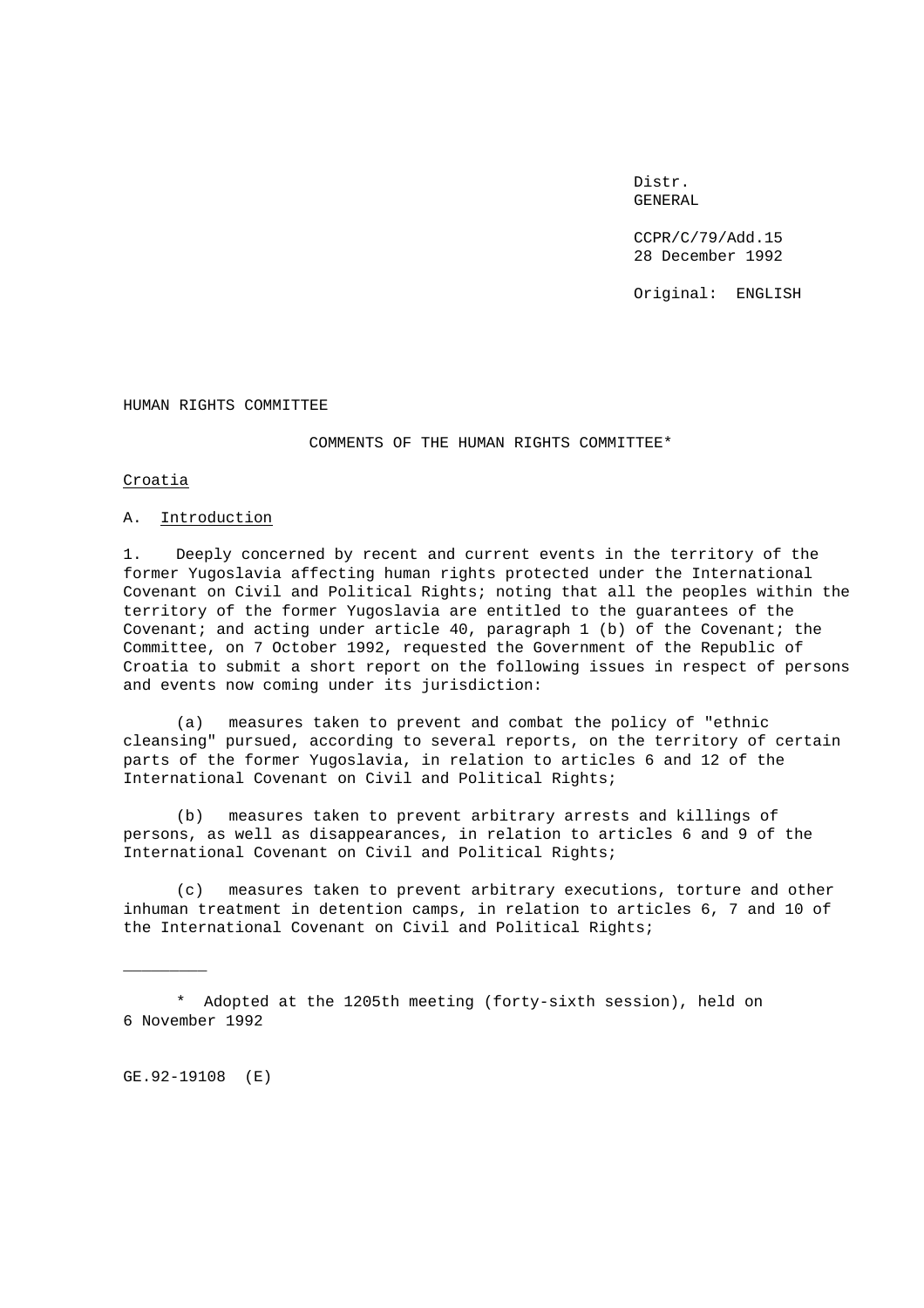CCPR/C/79/Add.15 page 2

(d) measures taken to combat advocacy of national, racial or religious hatred constituting incitement to discrimination, hostility or violence, in relation to article 20 of the International Covenant on Civil and Political Rights.

2. Pursuant to that request, Croatia submitted a short special report entitled "Report on measures taken to prevent criminal acts perpetrated in violation of the human rights and freedoms in the Republic of Croatia", which was considered by the Committee at its 1201st and 1202nd meetings, held on 4 November 1992. The Republic of Croatia was represented by Mr. Smiljan Simac, Assistant Minister of Foreign Affairs of the Republic of Croatia, Head of Delegation; Professor Dr. Budislav Vukas, Faculty of Law Zagreb, Member of Delegation; Professor Dr. Davor Krapac, Faculty of Law Zagreb, Member of Delegation. The report was supplemented by an oral introduction by Mr. Simac, and by responses by various members of the delegation to the questions and observations of members of the Committee.

3. On 12 October 1992, the Republic of Croatia notified the Secretary-General of the United Nations that it had succeeded, as from 8 October 1991 (the date of its proclamation of independence), to various human rights treaties, including the International Covenant on Civil and Political Rights.

#### B. Positive aspects

4. Certain factors encouraging to the guaranteeing of human rights were noted. The Republic of Croatia had attained statehood after democratic parliamentary elections in 1990. The new Constitutional Law of Human Rights and Freedoms and the Rights of Ethnic and National Communities or Minorities, adopted in December 1991 and amended in April 1992, incorporated United Nations treaty obligations on human rights. An office for inter-ethnic relations had been opened, which would have branches in various districts of Croatia and a wide-reaching mandate. The Croatian delegation confirmed that, in the view of the Government, the only proper use of ethnic identity was to ensure that ethnic minorities received the guarantees to which they are entitled under article 27 of the Covenant. It was also noted that certain charges had been brought in the courts against persons who were accused of crimes against civilians, crimes against prisoners of war and the crime of genocide. The three prisoners of war camps in Croatia were under the control of the Ministry of Defence and open to the International Committee of the Red Cross. The Government had condemned the policies of the ultra right paramilitaries and political parties and was conducting investigations into the activities of certain members of parliament belonging to the Croatian Right Party.

## C. Factors and difficulties impeding the application of the Covenant

5. Since its independence, the territory of the Republic of Croatia has been subjected to large scale military action. This had resulted in massive violations of human rights, including significant loss of life, torture, disappearances and summary executions, with entire towns destroyed and populations displaced. Because of the conflict in the neighbouring Bosnia-Herzegovina, Croatia had also received very large numbers of refugees.